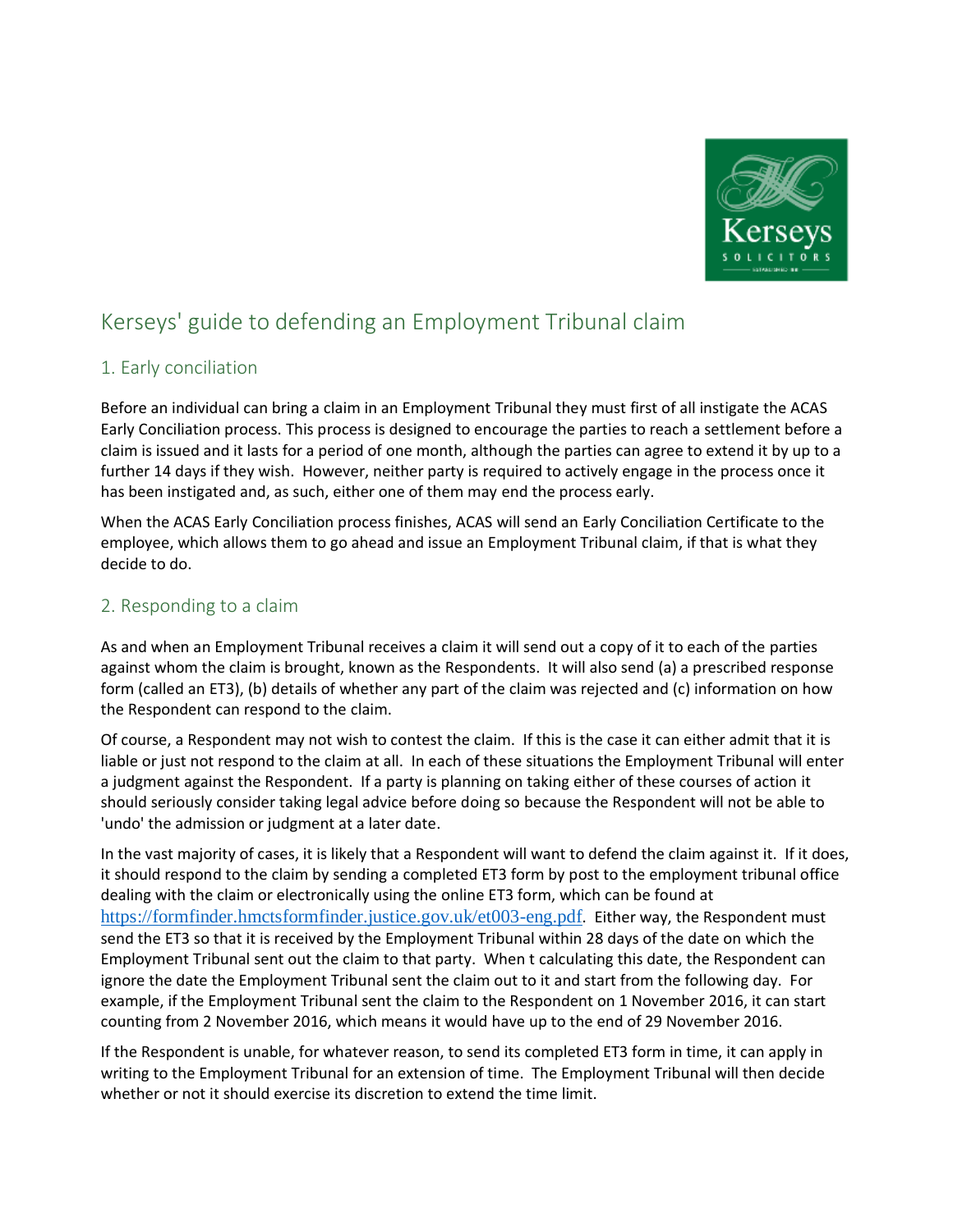The Respondent should complete all the boxes in the ET3 form in full and also set out the basis on which it resists the claim(s) made by the Claimant. This will generally involve the Respondent telling its side of the story and dealing with each of the points raised by the Claimant. It is crucial that the Respondent gets this right because this is the basis upon which its defence of the claim will either stand or fall.

When responding to the claim, the Respondent may wish, at the same time, to put in a counterclaim, known as an "Employer's Contract Claim". It can only make such a counterclaim if the Claimant has brought a breach of contract claim and, only then, if the Claimant has breached their contract of employment in some way.

# 3. Case management

Once the Employment Tribunal accepts the response it will send a copy to the Claimant and then consider how it is going to manage the case. In the simplest of cases it will just send a letter out to the parties, which includes the "Case Management Orders". These orders set out the steps that need to be taken and the date by which they need to be done.

In more complex cases, the Employment Tribunal will schedule a "Preliminary Hearing" at which it will consider what case management orders are needed. At such a hearing, the Employment Tribunal may also look to (a) clarify parts of the claim, (b) decide whether all or any part or a claim or response should be struck out, (c) look at whether a party should be made to pay a deposit before they are allowed to continue with the case and (d) explore the possibility of settlement of the case and/or whether the parties agree to participate in judicial mediation.

Prior to holding a Preliminary Hearing, an Employment Tribunal will usually send out a "Case Management Agenda" to all of the parties so that they can complete it and return it to the Employment Tribunal before the hearing.

### 4. Disclosure and inspection

Each party is under a duty to "disclose" all and any documents which are, or have been, in their control, which:

- they rely on in support of their case;
- adversely affect their case; and
- support another party's case.

They must also disclose any documents that they are specifically ordered to disclose.

Each party is under a duty to make a reasonable search for any documents. Further, the duty to disclose is a continuing duty and it extends to the end of the case. As such, if a party obtains a new document or some sort, it is under a duty to disclose it if it is relevant to the issues in the case.

The timetable for disclosure and inspection is usually set out in the case management orders.

The parties undertake disclosure by listing all of the relevant documents in their control and sending their list to the other side. The other side then has a right to "inspect" any documents on the other side's list. In practice, this is done by a party requesting a copy of a document from the other side's list and then the other party sending them a copy of that document. That said, a party still has the right to personally inspect an original document if they so wish. This, however, is very rare in practice.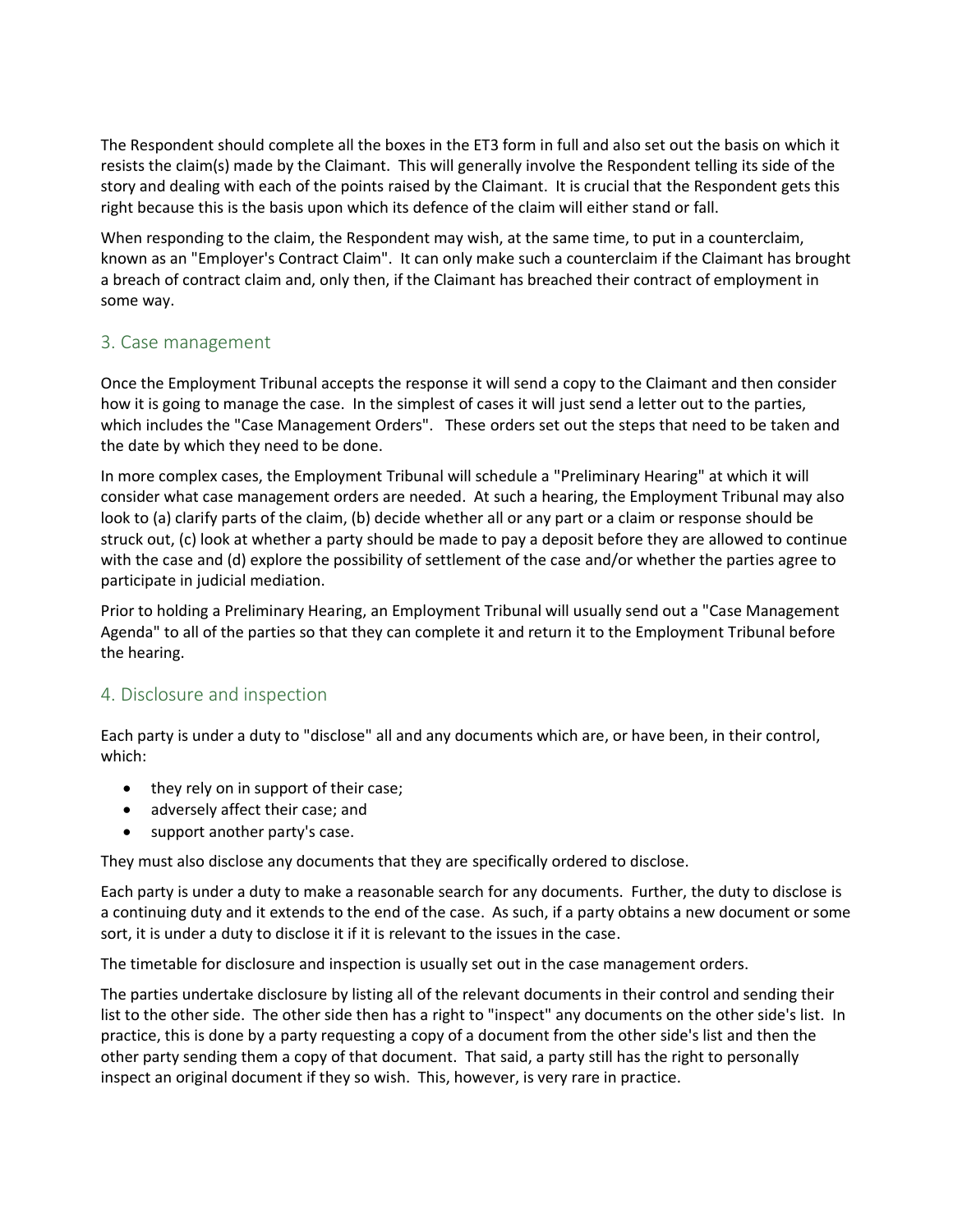# 5. Preparation of the hearing bundle

Following completion of the disclosure and inspection process, the parties will need to work towards agreeing and preparing a bundle of documents to be used at the hearing. This will usually be covered by a case management order and normally involves the parties agreeing which documents they wish to have included in the bundle.

It will then be for one of the parties, normally the Respondent, to prepare the copies of the bundle. It does this by:

(a) placing all of the documents in the following order:

- the pleadings (ET1 claim form, ET3 response, any further and better particulars, questions and replies);
- tribunal case management orders and judgments;
- any general documents such as policies and procedures; and
- any other relevant documents in chronological order.

(b) paginating the bundle of documents; and

#### (c) producing an index for it.

After it has done this, it will send one copy of the indexed and paginated bundle to the other party(ies) and then take 5 further copies along to the hearing.

# 6. Witness statements

### Preparation and exchange of witness statements

A witness statement is a written document in which a person who is going to give evidence at a hearing sets out all of their evidence. This is the document in which the witness tells their story and explains their involvement in the case.

The parties should prepare a witness statement for each witness that they wish to call to give evidence on their behalf. The Employment Tribunal may not allow a witness to give evidence at a hearing if they have not prepared a witness statement beforehand.

The Employment Tribunal will normally set out in the case management orders what it wants the parties to do in respect of witness statements. The Employment Tribunal will usually order the parties to prepare a witness statement for each of their witnesses and then "exchange" them with the other side on or before a certain date. More often than not the parties agree a date and time between themselves when they will each send their witness statements to the other side. If the Employment Tribunal does not expressly set out what it wants the parties to do, then they should still go ahead and prepare and exchange witness statements ahead of any hearing where they want a witness to give evidence on their behalf.

#### The format and content of a witness statement

The witness statement itself should have a heading at the top that includes the case number and the names of the parties. It should then set out the witness's evidence in short numbered paragraphs. A pro-forma witness statement can be found on Employment page of the Kerseys website.

Witnesses should try to set out their evidence in chronological order, although this may not always be possible or sensible. Witnesses should try to avoid including anything which they have not seen or heard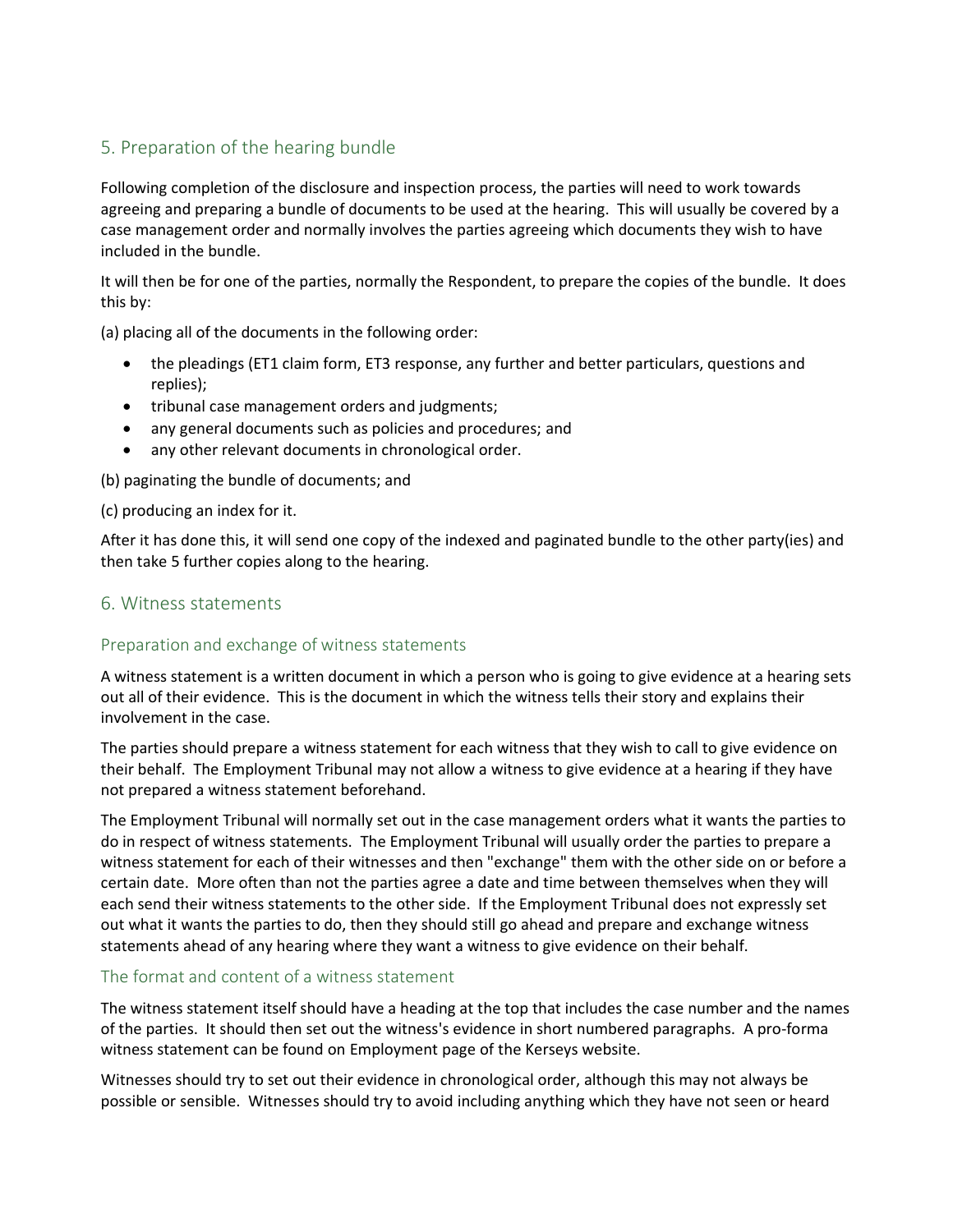first hand. However, an Employment Tribunal will usually allow "hearsay evidence" unless it would not be appropriate to do so.

If a witness wishes to refer to a document that is included in the hearing bundle, they should crossreference it in their witness statement. They should explain what the document is and then include the page number(s) of the bundle in brackets. For example, "*On 23 July I wrote a letter to the Claimant setting out the reasons why I considered that she had failed to pass her probationary period (at pages 21 to 24).*"

#### Witness orders

If a party wants to force a witness to attend a hearing to give evidence, it can, if necessary, make an application to the Employment Tribunal for a witness order. Before a party does this, it will need to contact the individual and ask them to be a witness. If the individual either refuses to attend the hearing, or just does not respond, the party can then go ahead and make its application. The party will usually need to explain to the Employment Tribunal why the witness is needed and what evidence it thinks they will be able to give.

#### Expert witnesses

A party may wish to call an expert witness to give evidence on its behalf. If it does, then this should be discussed at a preliminary hearing and it should be included in the case management orders. This is because an Employment Tribunal is not obliged to hear expert evidence if it does not think that it is appropriate to do so. If the Employment Tribunal agrees to hear expert evidence, it will normally set out whether or not there should be a joint expert, who should pay for the cost of the expert and how the expert is going to be instructed.

### Copies of the witness statement to be brought to the hearing

The case management orders will normally state how many copies of their witness statements each party should bring to the hearing. This will usually be six, although it will only be four if the case is to be heard by a judge sitting alone. Additionally, if, as is normally the case, (a) the hearing is held in public and (b) the witness statements alone will stand as the witnesses' evidence (i.e. the witness will not be required to read it out), then each party should bring at least one further copy of their witness statements along to the hearing and make them available to the members of the public attending the hearing.

# 7. The final hearing

### Layout of the tribunal building and the hearing room

The hearing will take place at one of a number of hearing centres across the UK. The hearing centres are all different but they will normally have one or more hearing rooms, at least one Claimants' waiting room and one or more Respondents' waiting rooms.

When they arrive, the parties, their witnesses and their representatives will normally need to make themselves known to reception before going and waiting in the appropriate waiting room.

The layout of a hearing room can vary but generally there will be a slightly raised platform at one end of the room with a long table on it. This is where the three members of the tribunal (or just the Employment Judge if they are sitting alone) sit facing into the room. There are then likely to be two tables (often pushed together) facing the platform at which the parties and/or their representatives sit. It is usual for the Respondent to sit on the left side and the Claimant to sit on the right side as the parties face the front. There is normally a further table, which is usually either between the parties' tables facing the platform or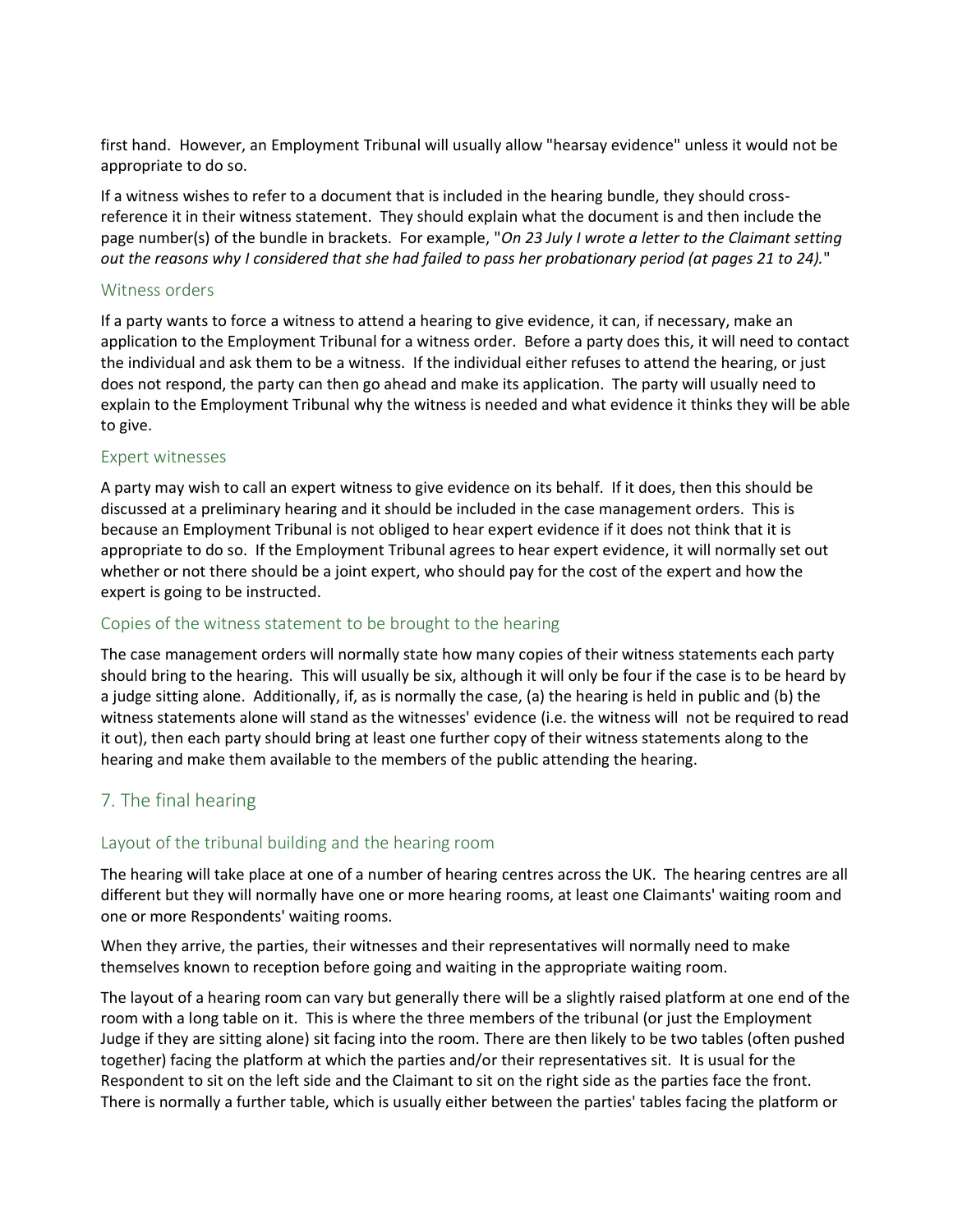to the side of the room between the parties' tables and the platform. This is where each witness sits when giving their evidence and being questioned on it. More often than not, there are also rows of chairs behind the tables where the parties are sitting. These are for witnesses and for general members of the public who have come in to watch the hearing.

#### Composition of the employment tribunal

Tribunal cases are usually heard by an Employment Judge and two lay members: one from the employers' panel (often a manager, a director or an HR professional) and one from the workers' panel (often a current or former union representative).

In certain specified types of case (typically more straightforward cases or cases where the parties have consented in writing), an Employment Judge may sit alone.

The parties should address the members of the Employment Tribunal as "sir" or "madam" as appropriate.

#### The procedure at the hearing

The Employment Tribunal has a very wide discretion as to how it conducts hearings. However, most hearings will start with introductions followed by a short period during which the Employment Tribunal will look to clarify a few preliminary issues. At this stage, the Employment Tribunal may also discuss the order in which it will deal with matters.

The next stage will be for the parties to present their evidence. Nowadays it is rare for a witness to have to read out their statement. Instead, the Employment Tribunal will adjourn after the initial discussions and go away and read all of the witness statements. Once it has read all of the witness statements, it will reconvene the hearing. Then, each witness in turn will be asked to sit at the witness table and either swear or affirm that they will tell the truth. They will then be cross-examined, which is where the other side asks the witness a series of questions, which may be leading but must be relevant to the issues in the case. It is usual for the party that has the initial burden of proof to present its evidence first. So, for example in most constructive dismissal, breach of contract and discrimination cases, this will be the Claimant. In most unfair dismissal cases where the respondent has accepted that it dismissed the Claimant, the Respondent will go first. Witnesses are not usually made to wait outside the room until they have given their evidence. As such, witnesses going later will usually have heard a large bulk of the evidence before they are required to give their evidence.

The Employment Judge and tribunal lay members (if there are any) may ask the witness questions at any stage, although they typically wait until the end of cross-examination before they do this.

Next, a party, or its representative can "re-examine" one of their own witnesses. This is where they ask the witness further relevant questions in an attempt to clarify a point or patch-up a hole in their evidence. The questioner is not allowed to use leading questions and they can only ask questions about areas which have been touched on during cross-examination.

Once all the evidence has been given and the cross-examination completed, the parties will each have an opportunity to sum-up their case and make submissions on the legal points of it. It is common for parties to prepare legal submissions or an outline argument, known as a skeleton argument, and give this to the Employment Tribunal and the other side before making their submissions. They can then work through it as part of their submissions.

Once all the parties have made their closing submissions, the Employment Tribunal will adjourn to go and make its decision. If there is time, the Employment Tribunal will reconvene the hearing and give its judgment there and then. If not, then it will reserve its judgment and send it to the parties in writing at a